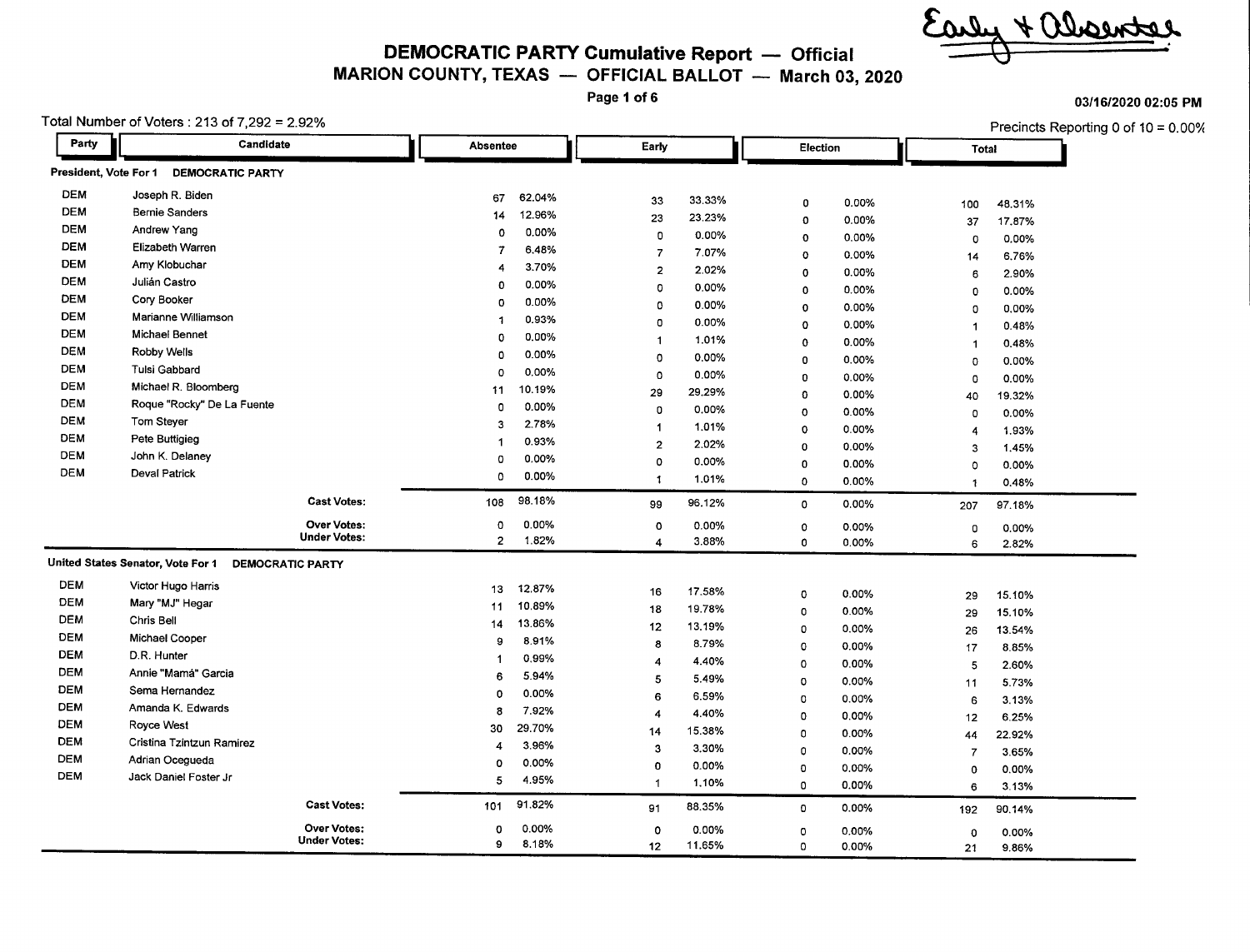DEMOCRATIC PARTY Cumulative Report - Official MARION COUNTY, TEXAS  $-$  OFFICIAL BALLOT  $-$  March 03, 2020<br>Page 2 of 6

|            | Total Number of Voters: 213 of 7,292 = 2.92%                                  |                                           |          |                    |             |                 |              |                |           | Precincts Reporting 0 of 10 = 0.00% |  |
|------------|-------------------------------------------------------------------------------|-------------------------------------------|----------|--------------------|-------------|-----------------|--------------|----------------|-----------|-------------------------------------|--|
| Party      | Candidate                                                                     |                                           | Absentee |                    | Early       |                 |              | Election       |           | <b>Total</b>                        |  |
|            | United States Representative, District 4, Vote For 1 DEMOCRATIC PARTY         |                                           |          |                    |             |                 |              |                |           |                                     |  |
|            | <b>Russell Foster</b>                                                         |                                           |          | 91 100.00%         | 61          | 100.00%         | $\mathbf 0$  | 0.00%          | 152       | 100.00%                             |  |
|            |                                                                               | <b>Cast Votes:</b>                        | 91       | 82.73%             | 61          | 59.22%          | 0            | 0.00%          | 152       | 71.36%                              |  |
|            |                                                                               | <b>Over Votes:</b><br><b>Under Votes:</b> | ٥        | 0.00%<br>19 17.27% | 0<br>42     | 0.00%<br>40.78% | 0<br>0       | 0.00%<br>0.00% | 0<br>61   | 0.00%                               |  |
|            | Railroad Commissioner, Vote For 1                                             | <b>DEMOCRATIC PARTY</b>                   |          |                    |             |                 |              |                |           | 28.64%                              |  |
| <b>DEM</b> | Roberto R. "Beto" Alonzo                                                      |                                           | 39       | 41.05%             | 28          | 31.82%          | 0            | 0.00%          |           |                                     |  |
| <b>DEM</b> | Chrysta Castañeda                                                             |                                           | 18       | 18.95%             |             | 15.91%          |              |                | 67        | 36.61%                              |  |
| <b>DEM</b> | <b>Kelly Stone</b>                                                            |                                           | 15       | 15.79%             | 14          |                 | 0            | 0.00%          | 32        | 17.49%                              |  |
| <b>DEM</b> | <b>Mark Watson</b>                                                            |                                           |          |                    | 26          | 29.55%          | 0            | 0.00%          | 41        | 22.40%                              |  |
|            |                                                                               |                                           | 23       | 24.21%             | 20          | 22.73%          | 0            | 0.00%          | 43        | 23.50%                              |  |
|            |                                                                               | <b>Cast Votes:</b>                        | 95       | 86.36%             | 88          | 85.44%          | $\mathbf 0$  | 0.00%          | 183       | 85.92%                              |  |
|            |                                                                               | <b>Over Votes:</b>                        | 0        | 0.00%              | 0           | 0.00%           | $\mathbf 0$  | 0.00%          | 0         | 0.00%                               |  |
|            |                                                                               | <b>Under Votes:</b>                       | 15       | 13.64%             | 15          | 14.56%          | 0            | 0.00%          | 30        | 14.08%                              |  |
|            | Chief Justice, Supreme Court, Vote For 1                                      | DEMOCRATIC PARTY                          |          |                    |             |                 |              |                |           |                                     |  |
| <b>DEM</b> | Jerry Zimmerer                                                                |                                           | 24       | 25.53%             | 26          | 30.23%          | $\Omega$     | 0.00%          | 50        | 27.78%                              |  |
| <b>DEM</b> | Amy Clark Meachum                                                             |                                           | 70       | 74.47%             | 60          | 69.77%          | 0            | 0.00%          | 130       | 72.22%                              |  |
|            |                                                                               | <b>Cast Votes:</b>                        | 94       | 85.45%             | 86          | 83.50%          | 0            | 0.00%          | 180       | 84.51%                              |  |
|            |                                                                               | <b>Over Votes:</b>                        | 0        | 0.00%              | $\mathbf 0$ | 0.00%           | $\circ$      | 0.00%          | 0         | 0.00%                               |  |
|            |                                                                               | <b>Under Votes:</b>                       | 16       | 14.55%             | 17          | 16.50%          | 0            | 0.00%          | 33        | 15.49%                              |  |
|            | Justice, Supreme Court, Place 6 - Unexpired Term, Vote For 1 DEMOCRATIC PARTY |                                           |          |                    |             |                 |              |                |           |                                     |  |
| <b>DEM</b> | Larry Praeger                                                                 |                                           | 25       | 26.32%             | 41          | 47.67%          | 0            | 0.00%          | 66        | 36.46%                              |  |
| <b>DEM</b> | Kathy Cheng                                                                   |                                           | 70       | 73.68%             | 45          | 52.33%          | 0            | 0.00%          | 115       | 63.54%                              |  |
|            |                                                                               | <b>Cast Votes:</b>                        | 95       | 86.36%             | 86          | 83.50%          | $\mathbf{o}$ | 0.00%          | 181       | 84.98%                              |  |
|            |                                                                               | <b>Over Votes:</b>                        | 0        | 0.00%              | 0           | 0.00%           | 0            | 0.00%          | 0         | 0.00%                               |  |
|            |                                                                               | <b>Under Votes:</b>                       | 15       | 13.64%             | 17          | 16.50%          | 0            | 0.00%          | 32        | 15.02%                              |  |
|            | Justice, Supreme Court, Place 7, Vote For 1                                   | <b>DEMOCRATIC PARTY</b>                   |          |                    |             |                 |              |                |           |                                     |  |
| <b>DEM</b> | <b>Brandy Voss</b>                                                            |                                           | 27       | 29.03%             | 32          | 38.10%          |              | 0.00%          |           |                                     |  |
| <b>DEM</b> | Staci Williams                                                                |                                           | 66       | 70.97%             | 52          | 61.90%          | 0<br>0       | 0.00%          | 59<br>118 | 33.33%<br>66.67%                    |  |
|            |                                                                               | <b>Cast Votes:</b>                        | 93       | 84.55%             | 84          | 81.55%          | 0            | 0.00%          | 177       | 83.10%                              |  |
|            |                                                                               | <b>Over Votes:</b>                        | 0        | 0.00%              | 0           | 0.00%           | $\circ$      | 0.00%          | $\circ$   | 0.00%                               |  |
|            |                                                                               | <b>Under Votes:</b>                       | 17       | 15.45%             | 19          | 18.45%          | $\mathbf 0$  | 0.00%          | 36        | 16.90%                              |  |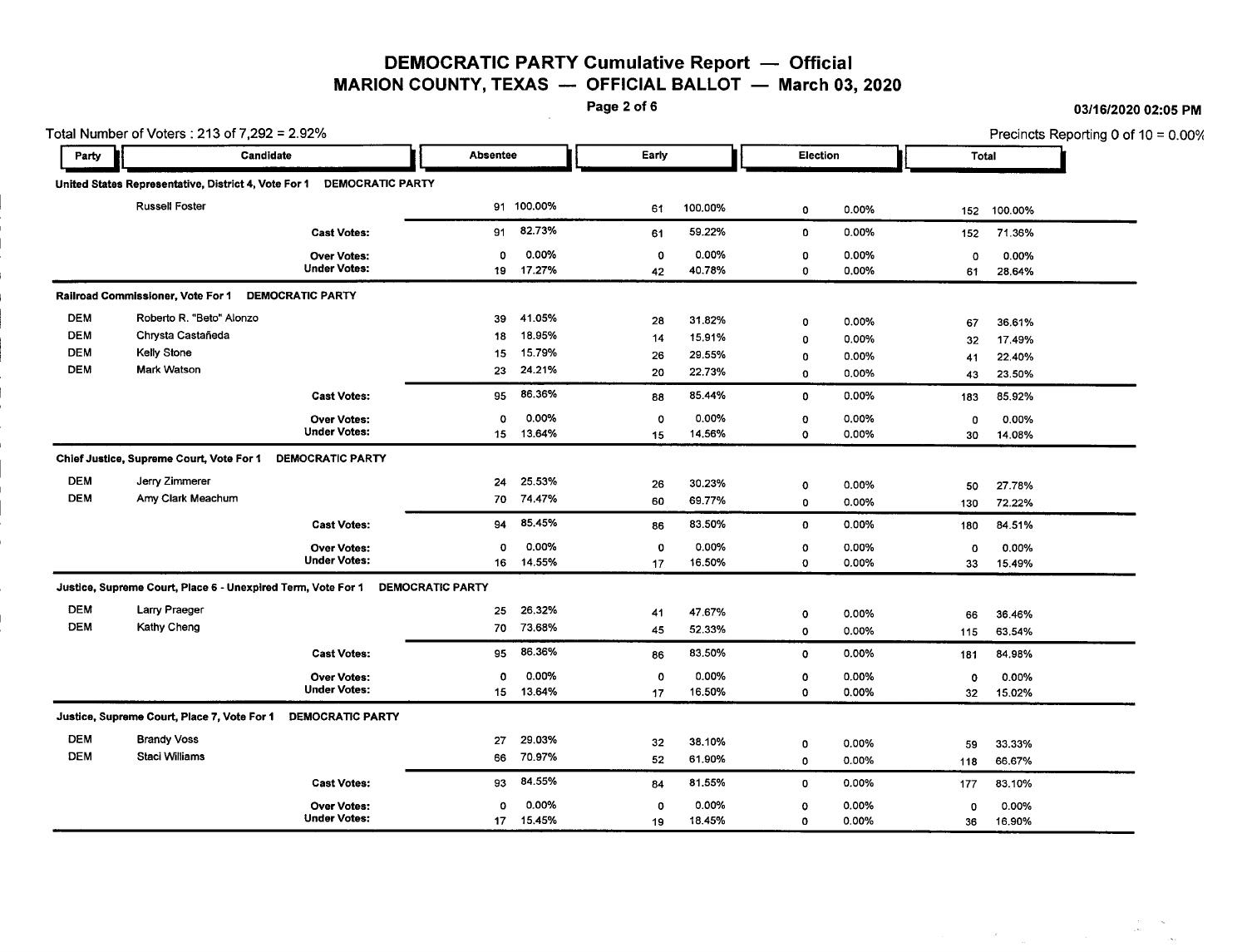## DEMOCRATIC PARTY Cumulative Report - Official MARION COUNTY, TEXAS  $-$  OFFICIAL BALLOT  $-$  March 03, 2020<br>Page 3 of 6

|            | Total Number of Voters : 213 of 7,292 = 2.92%<br>Party<br>Candidate       |                         |                 |             |         | Election     |       |               | Precincts Reporting 0 of 10 = 0.00% |
|------------|---------------------------------------------------------------------------|-------------------------|-----------------|-------------|---------|--------------|-------|---------------|-------------------------------------|
|            |                                                                           |                         | <b>Absentee</b> | Early       |         |              |       |               | <b>Total</b>                        |
|            | Justice, Supreme Court, Place 8, Vote For 1                               | <b>DEMOCRATIC PARTY</b> |                 |             |         |              |       |               |                                     |
| <b>DEM</b> | Gisela D. Triana                                                          |                         | 62.92%<br>56    |             |         |              |       |               |                                     |
| <b>DEM</b> | Peter Kelly                                                               |                         | 37.08%<br>33    | 48          | 57.83%  | o            | 0.00% | 104           | 60.47%                              |
|            |                                                                           |                         |                 | 35          | 42.17%  | $\circ$      | 0.00% | 68            | 39.53%                              |
|            |                                                                           | <b>Cast Votes:</b>      | 80.91%<br>89    | 83          | 80.58%  | 0            | 0.00% | 172           | 80.75%                              |
|            |                                                                           | <b>Over Votes:</b>      | 0<br>0.00%      | $\circ$     | 0.00%   | 0            | 0.00% | $\Omega$      | 0.00%                               |
|            |                                                                           | <b>Under Votes:</b>     | 21<br>19,09%    | 20          | 19.42%  | 0            | 0.00% | 41            | 19.25%                              |
|            | Judge, Court of Criminal Appeals, Place 3, Vote For 1                     | <b>DEMOCRATIC PARTY</b> |                 |             |         |              |       |               |                                     |
| <b>DEM</b> | Elizabeth Davis Frizell                                                   |                         | 70.97%<br>66    | 54          | 63.53%  |              |       |               |                                     |
| <b>DEM</b> | William Pieratt Demond                                                    |                         | 13,98%<br>13    |             |         | 0            | 0.00% | 120           | 67.42%                              |
| <b>DEM</b> | Dan Wood                                                                  |                         | 15.05%<br>14    | 14<br>17    | 16.47%  | 0            | 0.00% | 27            | 15.17%                              |
|            |                                                                           |                         |                 |             | 20.00%  | 0            | 0.00% | 31            | 17.42%                              |
|            |                                                                           | <b>Cast Votes:</b>      | 84.55%<br>93    | 85          | 82.52%  | 0            | 0.00% | 178           | 83.57%                              |
|            |                                                                           | <b>Over Votes:</b>      | 0.00%<br>0      | $\circ$     | 0.00%   | 0            | 0.00% | $\mathbf 0$   | 0.00%                               |
|            |                                                                           | <b>Under Votes:</b>     | 17 15.45%       | 18          | 17.48%  | 0            | 0.00% | 35            | 16.43%                              |
|            | Judge, Court of Criminal Appeals, Place 4, Vote For 1                     | <b>DEMOCRATIC PARTY</b> |                 |             |         |              |       |               |                                     |
| <b>DEM</b> | <b>Tina Clinton</b>                                                       |                         | 87.50%<br>84    |             |         |              |       |               |                                     |
| <b>DEM</b> | <b>Steven Miears</b>                                                      |                         | 12.50%          | 73          | 83.91%  | 0            | 0.00% | 157           | 85.79%                              |
|            |                                                                           |                         | 12 <sub>2</sub> | 14          | 16.09%  | $\mathbf{0}$ | 0.00% | 26            | 14.21%                              |
|            |                                                                           | <b>Cast Votes:</b>      | 87.27%<br>96    | 87          | 84.47%  | $\mathbf 0$  | 0.00% | 183           | 85.92%                              |
|            |                                                                           | <b>Over Votes:</b>      | 0.00%<br>0      | $\circ$     | 0.00%   | $\mathbf 0$  | 0.00% | 0             | 0.00%                               |
|            |                                                                           | <b>Under Votes:</b>     | 12.73%<br>14    | 16          | 15.53%  | 0            | 0.00% | 30            | 14.08%                              |
|            | Judge, Court of Criminal Appeals, Place 9, Vote For 1                     | <b>DEMOCRATIC PARTY</b> |                 |             |         |              |       |               |                                     |
| <b>DEM</b> | Brandon Birmingham                                                        |                         |                 |             |         |              |       |               |                                     |
|            |                                                                           |                         | 85 100.00%      | 77          | 100.00% | 0            | 0.00% | 162           | 100.00%                             |
|            |                                                                           | <b>Cast Votes:</b>      | 77.27%<br>85    | 77          | 74.76%  | 0            | 0.00% | 162           | 76.06%                              |
|            |                                                                           | Over Votes:             | 0.00%<br>0      | 0           | 0.00%   | $\circ$      | 0.00% | $\circ$       | 0.00%                               |
|            |                                                                           | <b>Under Votes:</b>     | 22.73%<br>25    | 26          | 25.24%  | 0            | 0.00% | 51            | 23.94%                              |
|            | Member, State Board of Education, District 9, Vote For 1 DEMOCRATIC PARTY |                         |                 |             |         |              |       |               |                                     |
|            | <b>Brenda Davis</b>                                                       |                         |                 |             |         |              |       |               |                                     |
|            |                                                                           |                         | 92 100,00%      | 75          | 100.00% | $\mathbf 0$  | 0.00% | 167           | 100.00%                             |
|            |                                                                           | <b>Cast Votes:</b>      | 83.64%<br>92    | 75          | 72.82%  | 0            | 0.00% | 167           | 78.40%                              |
|            |                                                                           | <b>Over Votes:</b>      | 0.00%<br>0      | $\mathbf 0$ | 0.00%   | $\circ$      | 0.00% |               | 0.00%                               |
|            |                                                                           | <b>Under Votes:</b>     | 16.36%<br>18    | 28          | 27.18%  | 0            | 0.00% | 0<br>46       | 21.60%                              |
|            | State Senator, District 1, Vote For 1                                     | <b>DEMOCRATIC PARTY</b> |                 |             |         |              |       |               |                                     |
|            | Audrey Spanko                                                             |                         |                 |             |         |              |       |               |                                     |
|            |                                                                           |                         | 86 100.00%      | 70          | 100.00% | 0            | 0.00% | 156           | 100,00%                             |
|            |                                                                           | <b>Cast Votes:</b>      | 78.18%<br>86    | 70          | 67.96%  | $\circ$      | 0.00% | 156           | 73.24%                              |
|            |                                                                           | <b>Over Votes:</b>      | 0.00%<br>0      | 0           | 0.00%   | 0            | 0.00% |               |                                     |
|            |                                                                           | <b>Under Votes:</b>     | 24<br>21.82%    | 33          | 32.04%  | 0            | 0.00% | $\circ$<br>57 | 0.00%<br>26.76%                     |
|            |                                                                           |                         |                 |             |         |              |       |               |                                     |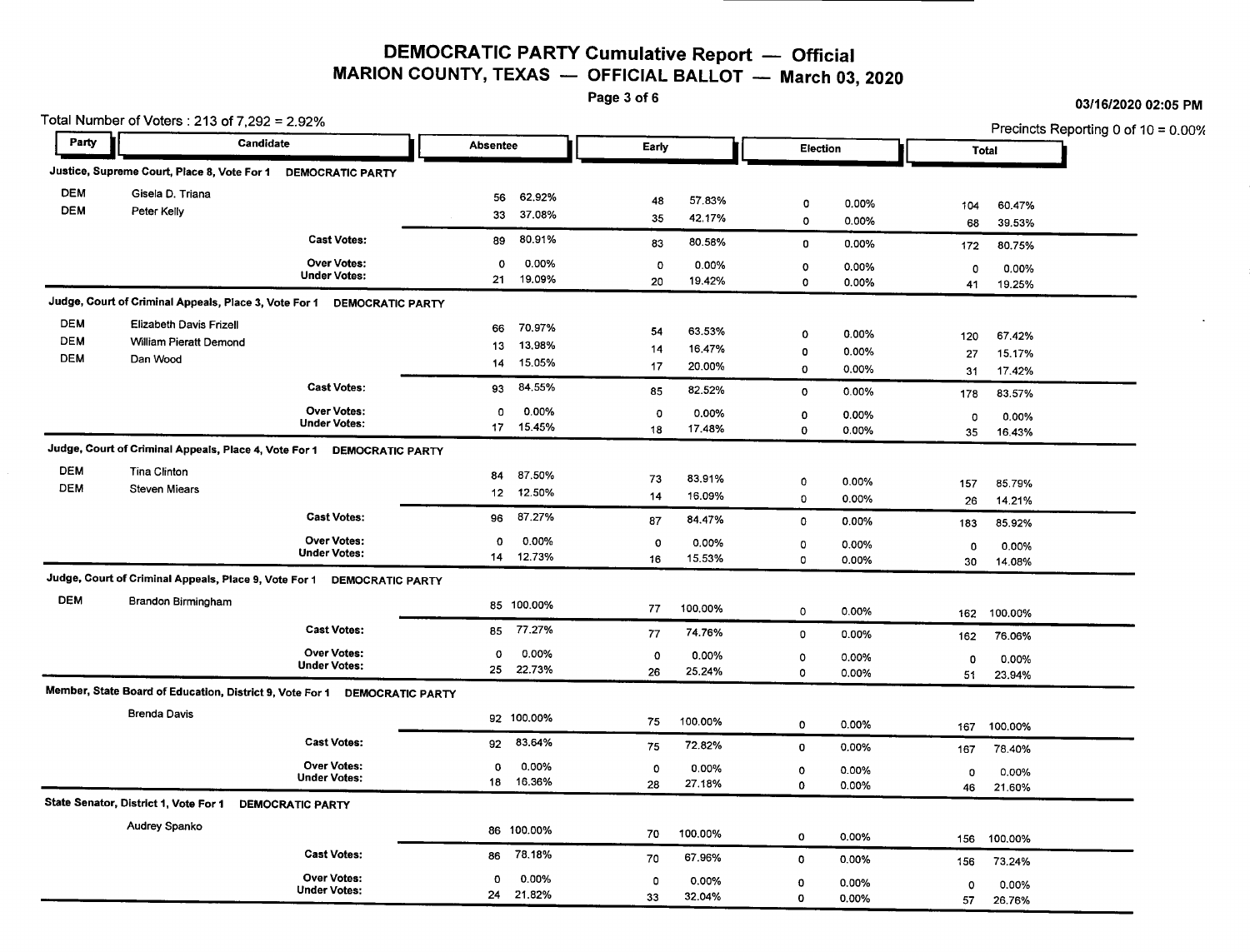### DEMOCRATIC PARTY Cumulative Report - Official MARION COUNTY, TEXAS  $-$  OFFICIAL BALLOT  $-$  March 03, 2020<br>Page 4 of 6

Total Number of Voters : 213 of 7,292 = 2.92% **Precincts Reporting 0 of 10** = 0.00% I Party **Party Party Candidate Candidate Reserves and Absentee Candidate Party Election Total Property Total Property**<br>Property Candidate Candidate Candidate Candidate Candidate Candidate Candidate Candidate Candidate Candid **•** Sheriff, Vote For 1 DEMOCRATIC PARTY David Quada Jr 89 100.00% 64 100.00% 0 0.00% 153 100.00% Cast Votes: 89 80.91% 64 62.14% 0 0.00% 153 71.83% Over Votes: 0 0.00% 0 0.00% 0 0.00% 0 0.00% Under Votes: 21 19.09% 39 37.86% 0 0.00% 60 28.17% County Tax Assessor-Collector, Vote For 1 DEMOCRATIC PARTY Karen Jones 99 100.00% 83 100.00% 0 0.00% 182 100.00% Cast Votes: 99 90.00% 83 80.58% 0 0.00% 182 85.45% Over Votes: 0 0.00% 0 0.00% 0 0.00% 0 0.00% Under Votes: 11 10.00% 20 19.42% 0 0.00% 31 14.55% County Commissioner, Precinct No. 3, Vote For 1 DEMOCRATIC PARTY Corey Watson 48 100.00% 25 100.00% 0 0.00% 73 100.00% Cast Votes: 48 96.00% 25 83.33% 0 0.00% 73 91.25% Over Votes: 0 0.00% 0 0.00% 0 0.00% 0 0.00% Under Votes: 2 4.00% 5 16.67% 0 0.00% 7 8.75% Constable, Precinct No. 2, Vote For 1 DEMOCRATIC PARTY Tashia N. Wilson 45 100.00% 19 100.00% 0 0.00% 64 100.00% Cast Votes: 45 90.00% 19 63.33% 0 0.00% 64 80.00% Over Votes: 0 0.00% 0 0.00% 0 0.00% 0 0.00% Under Votes: 5 10.00% 11 36.67% 0 0.00% 16 20.00% County Chairman, Vote For 1 DEMOCRATIC PARTY Ricky D. Harrington 102 100.00% 102 100.00% 84 100.00% 0 0.00% 186 100.00% Cast Votes: 102 92.73% 84 81.55% 0 0.00% 186 87.32% Over Votes: 0 0.00% 0 0.00% 0 0.00% 0 0.00% Under Votes: 8 7.27% 19 18.45% 0 0.00% 27 12.68% Proposition 1, Vote For 1 DEMOCRATIC PARTY Yes 103 100.00% 87 93.55% 0 0.00% 190 96.94% No 0 0.00% 6 6.45% 0 0.00% 6 3.06% **Cast Votes:** 103 93.64% 93 90.29% 0 0.00% 196 92.02% Over Votes: 0 0.00% 0 0.00% 0 0.00% 0 0.00% Under Votes: 7 6.36% 10 9.71% 0 0.00% 17 7.98%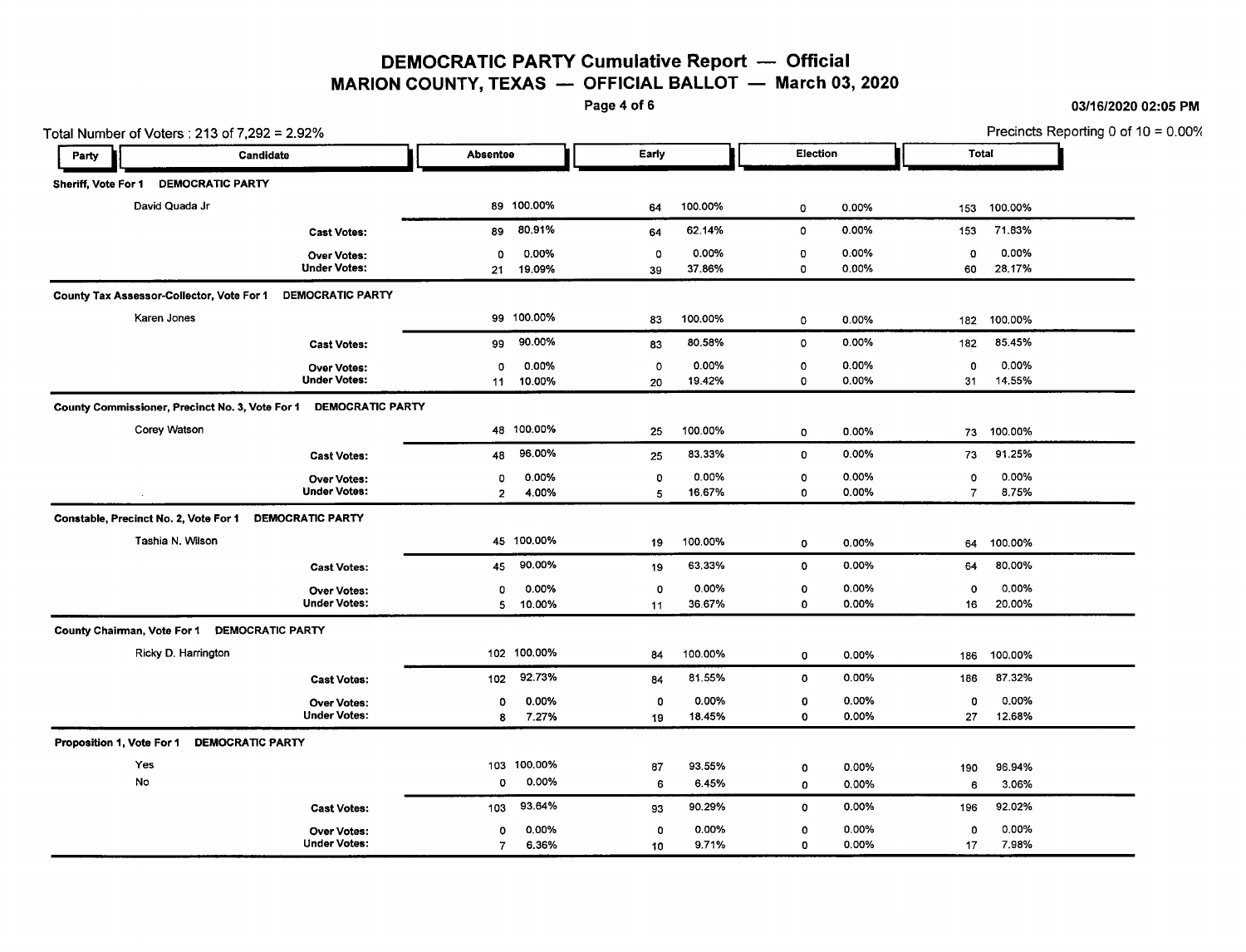# **DEMOCRA TIC PARTY Cumulative Report** - **Official MARION COUNTY, TEXAS** - **OFFICIAL BALLOT** - **March** 03, **<sup>2020</sup>**

Page 5 of 6

| Party<br>Candidate                         |                                           | <b>Absentee</b>     |                | Early             |        | Election    |                |                         | Precincts Reporting 0 of 10 = 0.00% |
|--------------------------------------------|-------------------------------------------|---------------------|----------------|-------------------|--------|-------------|----------------|-------------------------|-------------------------------------|
|                                            |                                           |                     |                |                   |        |             |                | Total                   |                                     |
| Proposition 2, Vote For 1                  | <b>DEMOCRATIC PARTY</b>                   |                     |                |                   |        |             |                |                         |                                     |
| Yes                                        |                                           |                     | 104 100.00%    | 88                | 94.62% | 0           | 0.00%          | 192                     | 97.46%                              |
| No                                         |                                           | 0                   | 0.00%          | 5                 | 5.38%  | 0           | 0.00%          | 5                       | 2.54%                               |
|                                            | <b>Cast Votes:</b>                        | 104                 | 94.55%         | 93                | 90.29% | 0           | $0.00\%$       | 197                     | 92.49%                              |
|                                            | <b>Over Votes:</b>                        | 0                   | 0.00%          | $\circ$           | 0.00%  | ٥           | 0.00%          |                         |                                     |
|                                            | <b>Under Votes:</b>                       | 6                   | 5.45%          | 10                | 9.71%  | 0           | 0.00%          | 0<br>16                 | 0.00%<br>7.51%                      |
| Proposition 3, Vote For 1                  | <b>DEMOCRATIC PARTY</b>                   |                     |                |                   |        |             |                |                         |                                     |
| Yes                                        |                                           | 103                 | 100.00%        | 90                | 96.77% |             |                |                         |                                     |
| No                                         |                                           | 0                   | 0.00%          | 3                 | 3.23%  | 0<br>0      | 0.00%<br>0.00% | 193                     | 98.47%                              |
|                                            | <b>Cast Votes:</b>                        | 103                 | 93.64%         |                   |        |             |                | 3                       | 1.53%                               |
|                                            |                                           |                     |                | 93                | 90.29% | 0           | 0.00%          | 196                     | 92.02%                              |
|                                            | <b>Over Votes:</b><br><b>Under Votes:</b> | 0<br>$\overline{7}$ | 0.00%<br>6.36% | o                 | 0.00%  | 0           | 0.00%          | 0                       | 0.00%                               |
|                                            |                                           |                     |                | 10                | 9.71%  | $\mathbf 0$ | 0.00%          | 17                      | 7.98%                               |
| Proposition 4, Vote For 1                  | <b>DEMOCRATIC PARTY</b>                   |                     |                |                   |        |             |                |                         |                                     |
| Yes                                        |                                           | 96                  | 96.00%         | 84                | 93.33% | 0           | 0.00%          | 180                     | 94.74%                              |
| No                                         |                                           | $\overline{4}$      | 4.00%          | 6                 | 6.67%  | 0           | 0.00%          | 10                      | 5.26%                               |
|                                            | <b>Cast Votes:</b>                        | 100                 | 90.91%         | 90                | 87.38% | 0           | 0.00%          | 190                     | 89.20%                              |
|                                            | Over Votes:                               | 0                   | 0.00%          | $\circ$           | 0.00%  | 0           | 0.00%          | $\circ$                 | 0.00%                               |
|                                            | <b>Under Votes:</b>                       | 10                  | 9.09%          | 13                | 12.62% | 0           | 0.00%          | 23                      | 10.80%                              |
| Proposition 5, Vote For 1 DEMOCRATIC PARTY |                                           |                     |                |                   |        |             |                |                         |                                     |
| Yes                                        |                                           | 96                  | 97.96%         | 88                | 95.65% | ٥           | 0.00%          | 184                     | 96.84%                              |
| No                                         |                                           | $\overline{2}$      | 2.04%          | $\overline{4}$    | 4.35%  | 0           | 0.00%          | 6                       | 3.16%                               |
|                                            | <b>Cast Votes:</b>                        | 98                  | 89.09%         | 92                | 89.32% | 0           | 0.00%          | 190                     | 89.20%                              |
|                                            | Over Votes:                               | 0                   | 0.00%          | 0                 | 0.00%  | 0           | 0.00%          | $\circ$                 | 0.00%                               |
|                                            | <b>Under Votes:</b>                       |                     | 12 10.91%      | 11                | 10.68% | 0           | 0.00%          | 23                      | 10.80%                              |
| Proposition 6, Vote For 1                  | <b>DEMOCRATIC PARTY</b>                   |                     |                |                   |        |             |                |                         |                                     |
| Yes                                        |                                           | 101                 | 100.00%        | 88                | 96.70% |             |                |                         |                                     |
| No                                         |                                           | 0                   | 0.00%          | $\mathbf{3}$      | 3.30%  | 0<br>0      | 0.00%<br>0.00% | 189                     | 98.44%                              |
|                                            | <b>Cast Votes:</b>                        | 101                 | 91.82%         |                   | 88.35% |             |                | $\overline{\mathbf{3}}$ | 1.56%                               |
|                                            | <b>Over Votes:</b>                        | 0                   | 0.00%          | 91<br>$\mathbf 0$ | 0.00%  | $\circ$     | 0.00%          | 192                     | 90.14%                              |
|                                            |                                           |                     |                |                   |        | o           | 0.00%          |                         | 0.00%                               |